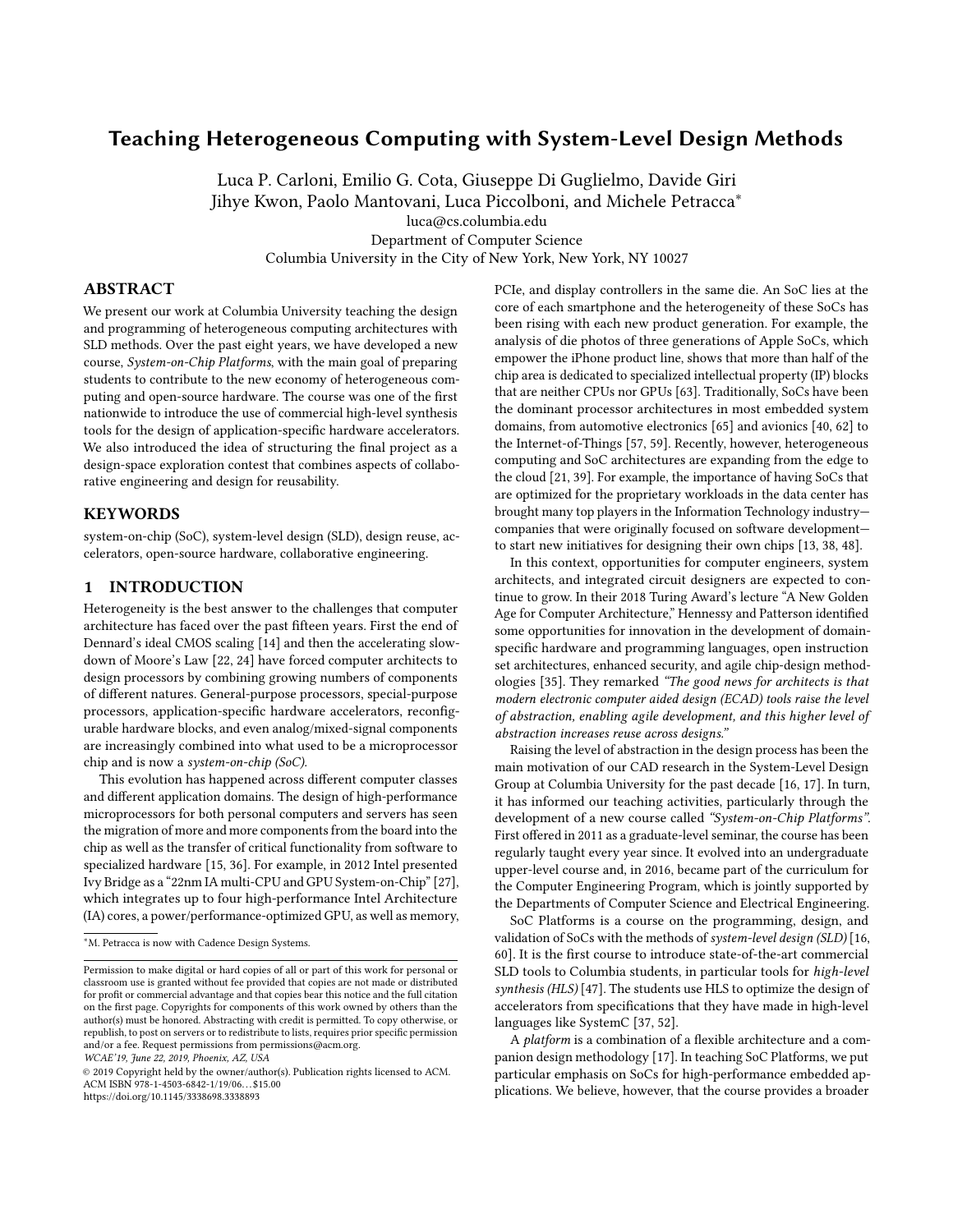foundation on the principles and practices of reasoning about any heterogeneous computing platform in a compositional way and with a system perspective.

#### 2 THE GOALS OF THE COURSE

In SoC Platforms, students learn the principles of:

- (1) raising the level of abstraction in the SoC design process;
- (2) mastering the hardware and software aspects of integrating heterogeneous components into a complete computing system through a compositional approach;
- (3) designing new components that are reusable across different systems, product generations, and implementation technologies (e.g., FPGAs and standard cells); and
- (4) evaluating designs in a multi-objective optimization space that includes both logical and physical properties.

Raising the level of abstraction in the design process means:

- for design specification, move from hardware-description languages like Verilog or VHDL to high-level programming languages like C/C++ or SystemC;
- for design simulation, move from register-transfer level (RTL) simulators to virtual platforms that enable faster simulation times under more significant environment conditions and early start of the software development with more detailed hardware models, which do not need to be manually "translated" into RTL.
- for design optimization, move from logic synthesis to highlevel synthesis, which provides a rich set of knobs for a better exploration of the design space.

Notice that with these "moves", we do not advocate the abandoning of RTL design under all possible circumstances. We believe that there are still some important parts of any digital circuit that are best designed with Verilog/VHDL, simulated at the RTL level, and optimized with logic synthesis. We argue, however, that for the design of hundreds of heterogeneous components, which are integrated into a billion-transistor SoC, working at the proposed higher level of abstraction is a better way of investing the bulk of the design effort.

To simplify the integration of heterogeneous components, we propose the use of customizable libraries of hardware/software interfaces that provide modularity and flexibility by decoupling computation tasks from communication tasks. This follows the "Protocols and Shells Paradigm" of latency-insensitive design [\[16,](#page-7-18) [19\]](#page-7-24).

We expect that future SoC will be realized by reusing a growing number of pre-designed and pre-validated components, which may be available in-house from prior SoC design efforts or may be licensable as third-party IP blocks. This trend could be further enhanced by the emergence of open-source hardware (OSH) [\[33\]](#page-7-25), which holds the promise of creating unique opportunities for academia and entrepreneurship. Hence, when we teach the design and optimization of a component like an application-specific accelerator, we emphasize the importance of design for reusability by explaining how to obtain many alternative accelerator implementations—each offering a unique cost/performance trade-off point—from a given specification. A richer set of implementations maximizes the chances that the result of the design effort is reused across different projects

<span id="page-1-0"></span>

|               | CSEE 4868 System-on-Chip Platforms                                                                                                                                                                                                                                                                                                                                                                                                                                                                                                                                                                                                                                      |  |
|---------------|-------------------------------------------------------------------------------------------------------------------------------------------------------------------------------------------------------------------------------------------------------------------------------------------------------------------------------------------------------------------------------------------------------------------------------------------------------------------------------------------------------------------------------------------------------------------------------------------------------------------------------------------------------------------------|--|
| <b>Times</b>  | Tuesday and Thursday: 11:40am - 12:55pm                                                                                                                                                                                                                                                                                                                                                                                                                                                                                                                                                                                                                                 |  |
| Credits       | 3                                                                                                                                                                                                                                                                                                                                                                                                                                                                                                                                                                                                                                                                       |  |
| Prerequisites | COMS 3157 and CSEE 3827                                                                                                                                                                                                                                                                                                                                                                                                                                                                                                                                                                                                                                                 |  |
| Description   | Design and programming of System-on-Chip (SoC) platforms. Topics<br>include: overview of technology and economic trends, methodologies<br>and supporting CAD tools for system-level design, models of compu-<br>tation, the SystemC language, transaction-level modeling, software<br>simulation and virtual platforms, hardware-software partitioning,<br>high-level synthesis, system programming and device drivers, on-<br>chip communication, memory organization, power management<br>and optimization, integration of programmable processor cores and<br>specialized accelerators. Case studies of modern SoC platforms for<br>various classes of applications. |  |

Table 1: Bulletin description for the Fall 2018 semester.

in the class, today, and across different products in the market, tomorrow.

A fundamental idea that inspires SoC Platforms is that engineers should excel in the evaluation of the competing objectives of the design, under multiple constraints. Our approach to giving a sound foundation to this "Art of the Compromise" in the context of SoC design is based on the concept of Pareto-optimal frontier. This concept provides a formal metric to guide the exploration of the design space with the goal of balancing the traditional objectives and constraints of hardware design with the goal of maximizing reusability [\[17\]](#page-7-19). Since it can be applied both to individual components and to the complete system, this metric takes a central role in the semester-end project of SoC Platforms.

## <span id="page-1-1"></span>3 THE STRUCTURE OF THE COURSE

SoC Platforms has been designed as a course for senior undergraduate students majoring in one among Computer Engineering, Computer Science, and Electrical Engineering. It is also taken by students who enrolled in the MS programs in one of these disciplines as well as by first-year PhD students. Table [1](#page-1-0) reports the bulletin description of the course for the Fall 2018 edition.

At Columbia, each course is assigned a four-digit number, where the first digit signifies the level of the course; e.g. advanced undergraduate courses are numbered in the 3000s and 4000s. The prerequisites for SoC Platforms, whose number is CSEE 4868, are two courses that Columbia undergraduates typically take during their junior year:

- COMS 3157 Advanced Programming, which is a Computer Science course that covers thoroughly the C programming language and Unix systems programming, together with C++ fundamentals and the basics of TCP/IP networking.
- CSEE 3827 Fundamentals of Computer Systems, which is a Computer Engineering course on digital logic design and computer organization, covering the material that is presented in such textbooks as those written by Hennessy and Patterson [\[53\]](#page-7-26) or Harris and Harris [\[34\]](#page-7-27).

All students majoring in Computer Engineering or Computer Science are required to take these two courses, while those majoring in Electrical Engineering must take CSEE 3827.

During the first week of classes, the students who have registered for SoC Platforms are invited to complete two self-assessment assignments, which are meant to provide them with the means to discover possible gaps in their knowledge of the prerequisite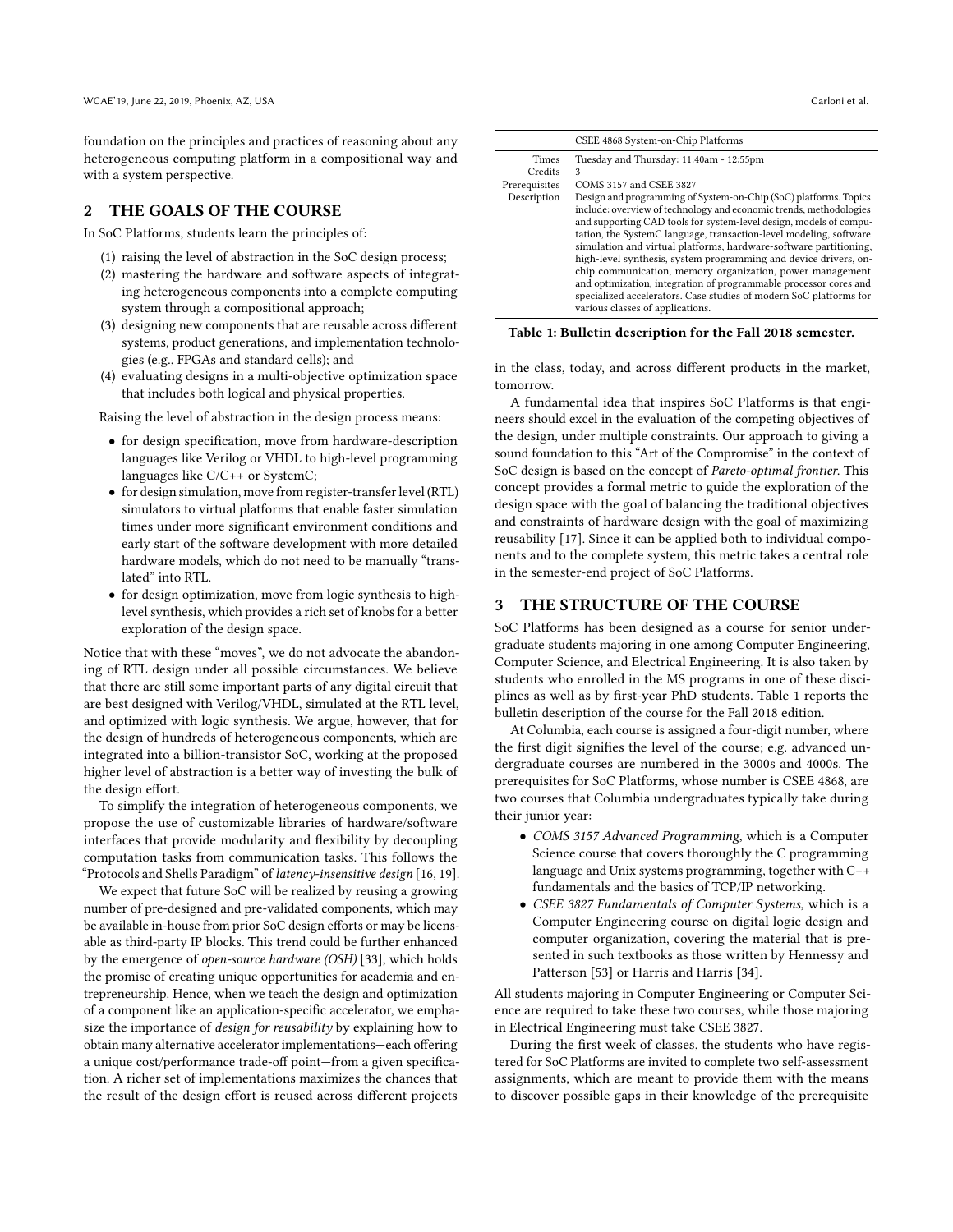Teaching Heterogeneous Computing with System-Level Design Methods WCAE'19, June 22, 2019, Phoenix, AZ, USA

<span id="page-2-0"></span>

| Month      | <b>Principles Track</b>                                                                                                                                                         | <b>Practice Track</b>                                                                                                                                         |
|------------|---------------------------------------------------------------------------------------------------------------------------------------------------------------------------------|---------------------------------------------------------------------------------------------------------------------------------------------------------------|
| Sep        | • Technology and economic trends<br>• Methodologies and CAD tools for system-level design and verification<br>• Models of computation<br>• The synchronous model of computation | • Basics of SystemC, modules, methods, and signals<br>• Threads and clocked threads<br>• Channels, ports and interfaces<br>• Transaction-Level Modeling (TLM) |
| Oct        | • Latency-Insensitive Design (LID)<br>• Petri nets and marked graphs<br>• Performance analysis<br>• Power-constraint design                                                     | • SoC modeling, proprietary interfaces<br>• Authoring SystemC for high-level synthesis (HLS)<br>• HLS with fixed- vs. floating- point                         |
| <b>Nov</b> | • SoC architecture, IP blocks<br>• Processors, accelerators and memory<br>• HW/SW Interface and device driver programming<br>• Virtual platforms                                | • IP-block integration, FPGA prototyping<br>• Design-space exploration with HLS<br>• Loop transformations<br>• Accelerator memory optimization                |
| Dec        | • On-chip communication<br>• Memory hierarchy and cache coherence                                                                                                               | • Focus on project                                                                                                                                            |

#### Table 2: Schedule of the two tracks for the Fall 2018 semester.

material. One assignment consists in a set of selected exercises on digital logic and computer organization. The other assignment is a simple exercise on C programming that requires each student to set-up a personal account on the class servers and on the git repository, which is based on the Gogs self-hosted git service. The class servers host the software environment and all the SLD tools that are needed to do the homework assignments and the project. The repository is used to collect the work of each student throughout the semester, while encouraging the class to follow the best practice of version control during source code development.

In Fall 2016, the course requirements included five homework assignments (accounting for 30% of the final grade), a midterm exam (15%), a project (20%) and a final exam (35%). The project offers substantial opportunities for extra-credit work.

As of now, there is no single textbook that covers adequately the topics of the course. The book "SystemC: From the Ground Up" [\[12\]](#page-7-28) is not required, but is recommended as a companion for the lectures on SystemC. Lecture notes are accompanied by various reading assignments, which may include conference and journal papers as well as tutorial materials on using SystemC to develop hardware specification for HLS, on programming device drivers, and for learning the commercial CAD tools used in the course.

The course is structured along two main tracks, which run in parallel throughout the semester: the Principles Track and the Practice Track. Table [2](#page-2-0) shows the organization of the topics across the two tracks during the Fall 2018 semester. The next two sections describe in more detail the topics for each track.

#### 4 THE PRINCIPLES TRACK

In the Principles Track, the lectures cover the foundations of systemlevel design, models of computation (MoC), latency-insensitive design (LID), virtual prototyping, design-space exploration (DSE), HW/SW co-design, and SoC architectures.

After providing an overview of technology and economic trends, the first part of this track covers the principles of modeling, analyzing, and optimizing computing systems, and their components, with different MoCs. We first present the synchronous MoC as the basis of digital hardware design. Then we discuss in detail its crisis in the design of integrated circuits due to the "Wire Problem"

and the transformation of chips into distributed systems, which exacerbate the challenges of timing closure [\[20\]](#page-7-29). LID is proposed as an attempt to resolve this crisis with a compromise: preserve the synchronous hypothesis while relaxing the time constraints during the early phases of the design process when correct measures of the delay paths among the modules are not yet available [\[16\]](#page-7-18). We explain the theory of LID [\[19\]](#page-7-24) formally as an application of the Tagged-Signal Model framework to reason about MoCs [\[42\]](#page-7-30). We explain the practice of LID and its Protocols and Shell Paradigm, with a detailed discussion of the circuits for shell interfaces and relay stations as well as the protocols on which they are based [\[18\]](#page-7-31). Petri nets [\[49\]](#page-7-32) are first introduced as a MoC to reason about concurrency and then applied to the issue of performance analysis in LID [\[23\]](#page-7-33). We explain how the task of DSE can be guided by the concept of Pareto's optimality both at the component level and the system level. We also show how the impact of the optimization of a component on the performance of the overall system can be quantified with the help of Amdahl's Law.

During the second part of the semester, the lectures cover the main components of SoC platforms which are illustrated with case studies from state-of-the-art industrial products and research projects from academia. In particular, the processor core is discussed through the presentation of the ARM and RISC-V instruction set architectures. Data-level parallelism and GPUs are discussed through the example of the NVIDIA Xavier SoC. Bus-based communication is explained with the example of the AXI protocol [\[8\]](#page-7-34). Cache coherence is first explained in the context of bus-based implementations. The concept of an accelerator is introduced as a consequence of the end of Dennard's scaling, discussed with respect to the issue of coupling with processors [\[26\]](#page-7-35), and illustrated with various examples, including the open-source NVDLA [\[51\]](#page-7-36). The integration of accelerators into an SoC is explained from both the hardware and the software viewpoint. In hardware, we explain why LID is widely used for the communication among SoC components [\[41\]](#page-7-37) and how it is a natural fit for interfacing circuits synthesized with HLS [\[44,](#page-7-38) [66\]](#page-7-39). In software, we dedicate a lecture to device driver programming [\[25\]](#page-7-40) and another to explaining how to handle the shared memory address space for accelerators [\[46\]](#page-7-41) and how to support different cache-coherence models [\[32\]](#page-7-42).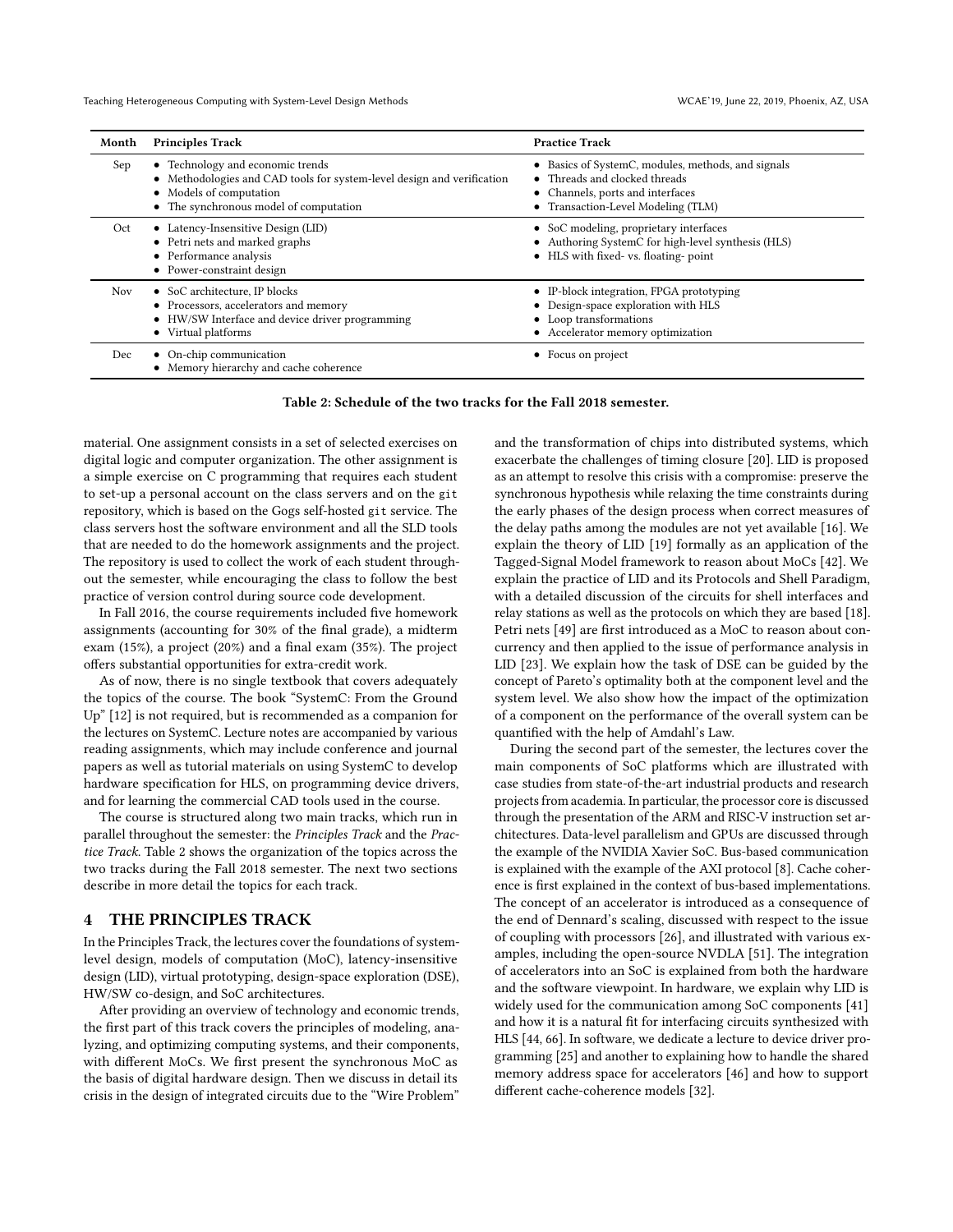#### 5 THE PRACTICE TRACK

The lectures and the homework assignments of the Practice Track are focused on SLD with SystemC, hardware accelerator design with HLS tools, HLS-driven DSE, and accelerator HW/SW integration with device driver programming.

The beginning of the course aims to help students build familiarity with SystemC, which is an IEEE-standard programming language built as a supportive library of C++ [\[37,](#page-7-22) [52\]](#page-7-23). SystemC enables hardware design by supporting (i) hardware data types, such as bit vectors, logic vectors, arbitrary-precision integers, fixed-point values as well as floating-point values, (ii) hardware concepts, e.g. modules, processes, ports, signals, and channels, and (iii) concurrency, by supporting a simulation environment where three types of processes (SC\_THREAD, SC\_CTHREAD and SC\_METHOD) can be concurrently executed. These are the SystemC counterpart of the concepts of "process" and "always" statements in VHDL and Verilog, respectively. Building and combining the knowledge gained in the prerequisite courses (Section [3\)](#page-1-1), students learn to design hardware at a higher level of abstraction. With SystemC, in fact, they can combine the concepts they have learnt for software programming (COMS 3157) with those learnt for digital design (CSEE 3827). They practice these concepts through a series of homework assignments with increasing levels of difficulty, finally reaching the expertise required to work on the semester-end project (Section [6\)](#page-4-0).

SystemC comes with additional libraries such as the one for Transaction-Level Modeling (TLM), which decouples communication and computation [\[10,](#page-7-43) [31\]](#page-7-44). In addition, CAD tool vendors provide libraries of TLM primitives that offer abstracted functions to specify the communication and synchronization mechanisms among computation processes at the system level as well as synthesizable implementations of these mechanisms, which can be combined with the implementation of SystemC processes in a modular fashion [\[30,](#page-7-45) [61\]](#page-7-46). These libraries follow the Protocols and Shells Paradigm in using point-to-point channels, which are inherently latency insensitive, combined with interfaces, which can be instanced to connect processes to channels. By applying TLM and these primitives, in the Practice Track students learn the practical aspects of LID, whose theory they have studied in the Principles Track.

SystemC can be used to design different types of hardware components, including general-purpose processors, memories, peripherals, and specialized accelerators. The students of SoC Platforms focus particularly on loosely-coupled accelerators, which execute coarse-grain tasks, are designed independently from processor cores, and reside outside these cores [\[26\]](#page-7-35). By following the Embedded Scalable Platform (ESP) approach [\[17\]](#page-7-19), these accelerators have modular socket interfaces that allow them to be integrated into an communication infrastructure, which can be implemented as a bus or a network-on-chip. The interface decouples the accelerator design from its integration into the SoC, thereby enabling late-stage modifications/optimizations as part of DSE decisions and promoting its reuse across different systems. In traditional hardware design courses, the optimization and integration of a hardware block like an accelerator is taught at the register-transfer level. Instead, the students of SoC Platforms start by analyzing a software application that is provided in a language like C/C++ (the so-called "programmer's view"), identify the computational kernels that are

good targets for hardware acceleration, and create a preliminary model of the accelerator in SystemC that has the same behavior of the programmer's view. This model is not yet synthesizable, but it can be verified by pairing it with a test bench, which must be also written in SystemC at the same level of abstraction. This enables fast simulation and thus fast convergence to behavioral correctness. Furthermore, the test bench can be reused later in the design flow to validate the RTL implementation generated with HLS through co-simulation. The students learn the importance of developing a test bench that abstracts well the basic environment in which the accelerator could operate and are typically encouraged to complete such development before starting the design of the accelerator. The SystemC code of the accelerator is later revised through a sequence of refinement steps until it meets the requirements imposed by the "SystemC Synthesizable Subset" that is supported by the given HLS tool. For example, this refinement requires the removal of dynamic memory allocation, pointer arithmetic, and other operations that are not usually supported by HLS. Over the years, in SoC Platforms we have been using two HLS tools from Cadence: C-to-Silicon and Stratus. However, based on our experience and conversations with alumni, we believe that the principles and practice learnt by the students prepare them also for the use of other commercial HLS tools such as Mentor Catapult, Xilinx Vivado HLS, and Bluespec as well as academic tools such as Bambu, Dwarv, and LegUp. Nane et al. completed a survey and evaluation of many of these HLS tools with particular emphasis on FPGA implementations [\[50\]](#page-7-47).

After the students have practiced the basics of running the HLS tool on a synthesizable model of the accelerator, we teach them how to perform a DSE by exploiting the configuration knobs provided by the tool [\[43,](#page-7-48) [55\]](#page-7-49). The HLS knobs allow hardware designers to explore many alternative RTL implementations. The most important knobs operate on the loops and function calls that are present in the SystemC specification. For example, the application of the "loop unrolling" knob leads to RTL implementations that are more parallelized, thereby delivering higher performance in exchange for large costs in terms of area and power. Another example is the "loop breaking" knob, which allows the sharing of hardware resources by executing operations sequentially. This has the effect of decreasing the area and power cost in exchange for lower performance. In addition to the HLS knobs, students need to explore other DSE aspects, such as I/O bandwidth, the design of the accelerator private local memory (PLM) in the context of the overall on-chip memory organization [\[56\]](#page-7-50), and the trade-offs between the granularity at which data is transferred and processed by an accelerator and the size of its PLM [\[54\]](#page-7-51). These are other fundamental aspects that permit to increase the diversity of the set of RTL implementations that can be obtained from a single high-level specification. All these HLS-synthesized implementations are not strictly equivalent from an RTL viewpoint (because they do not produce exactly, i.e. clock by clock, the same sequence of output signals for any valid sequence of input signals) but they are members of a latency-equivalent design class [\[16,](#page-7-18) [19\]](#page-7-24). Hence, thanks to the common socket interface, they can be seamlessly replaced with each other in the architecture of the SoC, depending on performance and cost targets.

After the lectures on DSE, the students are taught the basics of writing a device driver that manages the execution of the accelerator and exposes it to the software applications. They also learn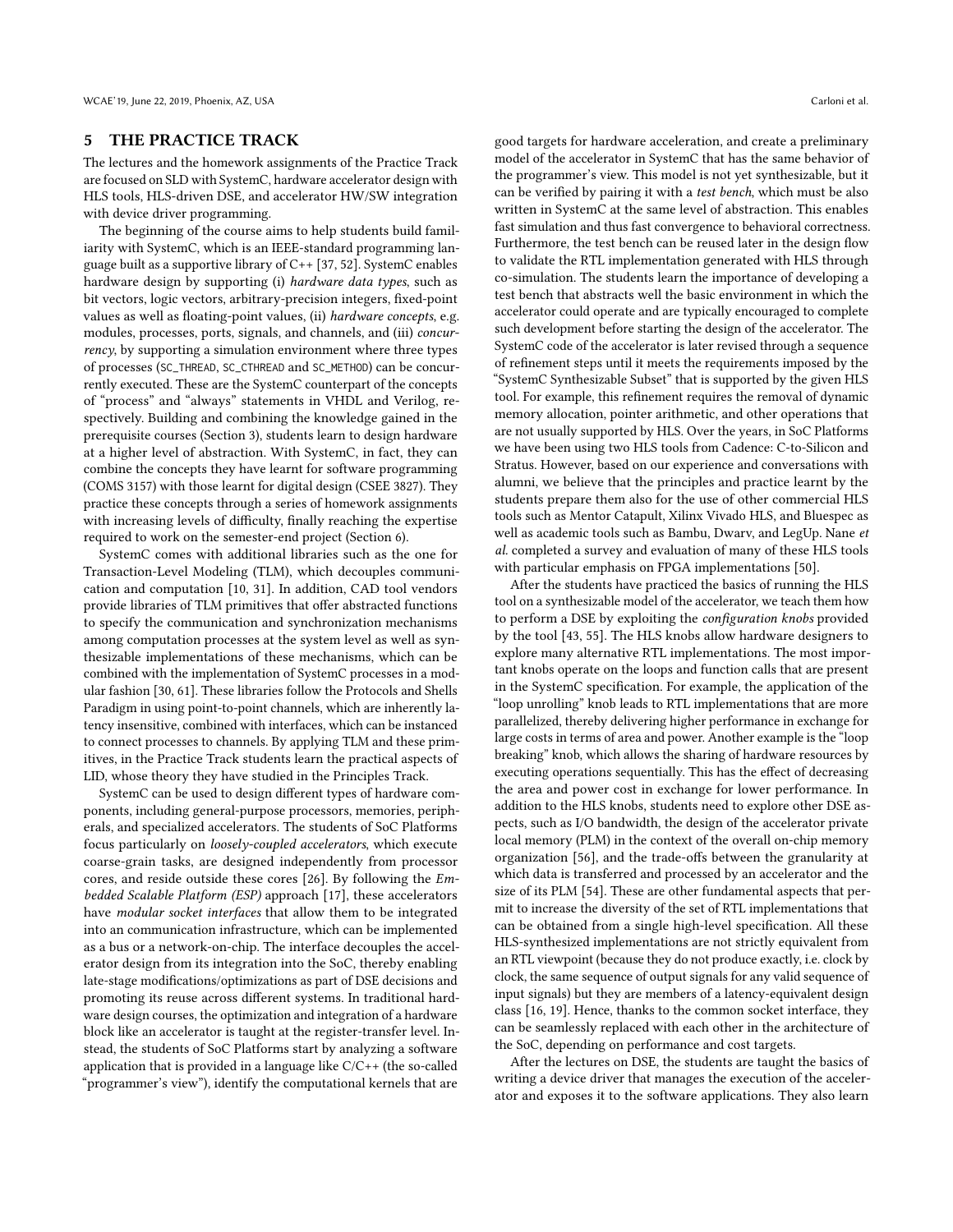#### <span id="page-4-1"></span>Teaching Heterogeneous Computing with System-Level Design Methods WCAE'19, June 22, 2019, Phoenix, AZ, USA



Figure 1: Progression of the DSE for the Fall 2015 project. The x axis reports the cost metric in terms of area occupation measured as the number of equivalent FPGA look-up tables (LUT), while they axis reports the effective latency (in ms) that each accelerator takes to execute the GRADIENT algorithm. The Pareto-optimal designs are denoted with triangles. The final plot contains a Pareto frontier with eleven designs that span a range of about 26× in performance and  $10\times$  in area cost, thus providing a rich set of alternative implementations for this accelerator.

how to program a software application that interfaces with the device driver to request the execution of the accelerator through a system call. This application is programmed as a refinement of the test bench used during the design of the accelerator. The device driver, which runs on top of Linux, is responsible for reserving the accelerator, setting its configuration registers, starting its execution and then suspending itself until resumed by the arrival of an interrupt that the accelerator sends upon the completion of its task. Thanks to the common socket interface used for the design of the accelerator, only a small part of a generic device driver needs to be modified for the given specific accelerator (less than 3% of the code). Students can then combine the application, the device driver, and the accelerator to test and evaluate their work on a virtual platform or our FPGA infrastructure [\[45\]](#page-7-52).

In summary, the Practice Track gives students the skills to complete the entire SLD flow. Starting from a high-level specification, they develop a hardware accelerator that can be synthesized with HLS, integrated into the system through a hardware/software interface, and invoked through a system call from a software application running on a processor. Hence, they become proficient with both the hardware and software aspects of heterogeneous computing.

#### <span id="page-4-0"></span>6 THE SEMESTER-END PROJECT

During the second part of the semester, the focus of the students' homework activity shifts to the completion of a project in team effort. The project is centered on the design, optimization and integration of one hardware accelerator for a given application. It typically requires combining the skills that the students acquired

with the homework assignments during the first part of the semester, including designing synthesizable hardware specifications with SystemC, using HLS to explore the design space of an accelerator, and programming a device driver to integrate an accelerator into an SoC. By this time, the series of homework assignments completed by the students have allowed them to practice these skills as well as to gain familiarity with the tools and underlying software infrastructure.

The Project as a Design Contest. The project is structured as a design contest among student teams. Most teams consist of two students, while there is also the option of working individually. For instance, in Fall 2015 twenty-one teams competed in designing a hardware accelerator for the GRADIENT algorithm, a computer-vision kernel from the PERFECT Benchmark Suite [\[11\]](#page-7-53). Each team specified the hardware design in SystemC, programmed a device driver to integrate it with the application running on an embedded processor, and validated the hardware/software co-design using an in-house virtual platform. The teams explored the design space with the commercial HLS tool Cadence C-to-Silicon, targeting a Xilinx FPGA platform.

For each team, the goal is to obtain three distinct implementations of the given accelerator by the semester-end deadline. The three implementations must correspond to three different trade-off points in terms of two main (competing) objective functions, which, in the case of the Fall 2015 project, were the area occupation of the synthesized hardware of the accelerator and the effective latency (in ms) that the accelerator takes to execute the GRADIENT algorithm. Ideally, each implementation should not be Pareto-dominated by one of the other two implementations in the context of the design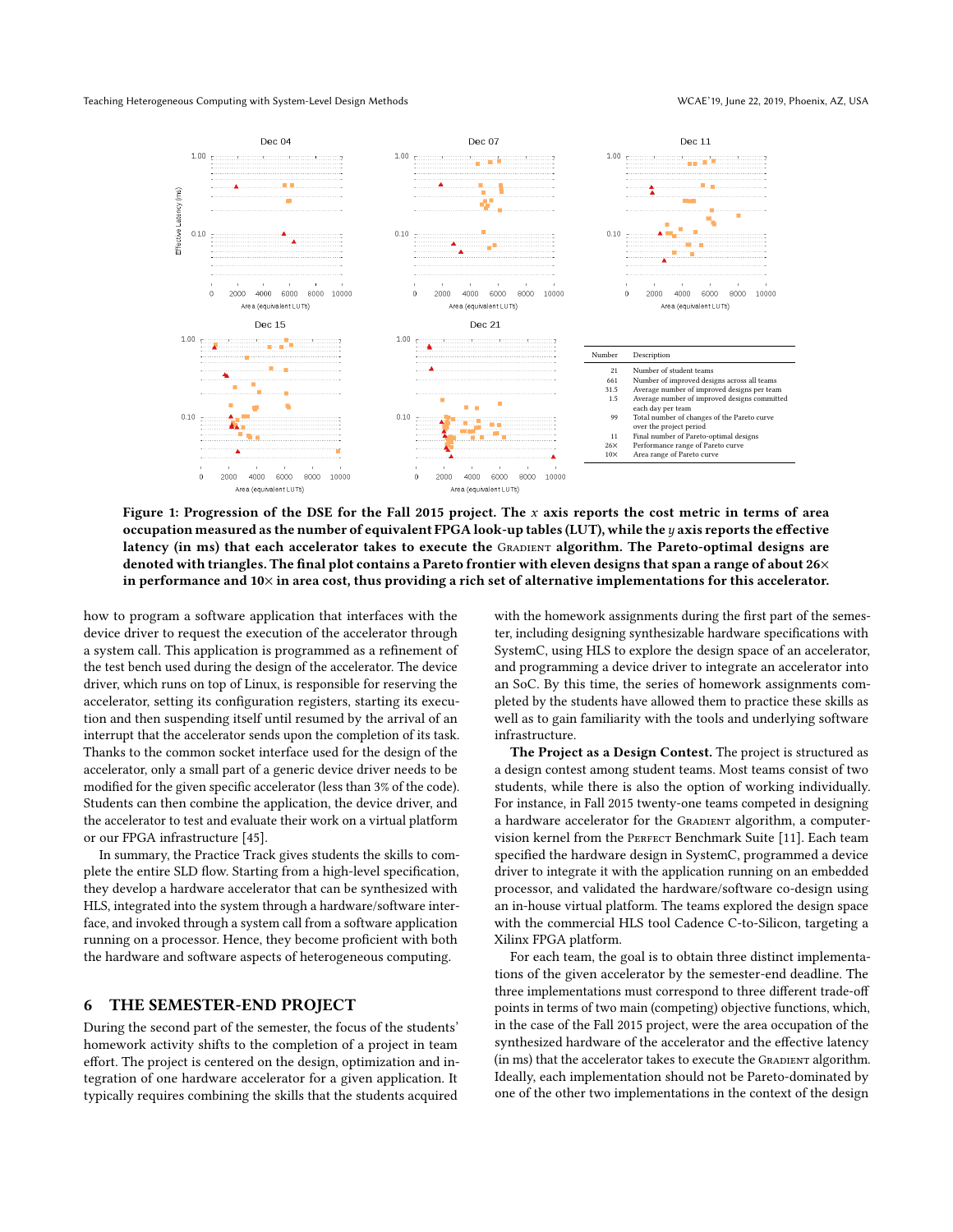<span id="page-5-0"></span>

Figure 2: The Fall 2016 Project: Introducing the concept of IP-block reuse.

space delimited by the two objective functions. For example, the points denoted with triangles in the plot labeled "Dec 04" of Fig. [1](#page-4-1) correspond to three Pareto-optimal implementations, while the four points denoted with squares correspond to Pareto-dominated implementations. The rationale of this requirement is to encourage the students to apply SLD methods, and particularly the configuration knobs provided by the HLS tool, to optimize the accelerator design for reusability. Instead of focusing on optimizing just one particular implementation of the accelerator, the students should aim at returning three distinct implementations that distinguish a (possibly segmented) line whose projections on the two axes of the design space are as long as possible. In this way, an SoC architect who may want to use an implementation designed by these students may choose between alternative solutions that offer clearly different trade-off choices in terms of performance versus cost.

The quality of each final implementation is evaluated in the context of the work done by the entire class: at the class level, Pareto-optimal implementations receive the highest score, while the penalty for Pareto-dominated implementations is proportional to the distance from the Pareto frontier. This part of the grading is meant to drive the design-optimization efforts by sparking some competition among the student teams.

Balancing Competition and Self-Improvement. A mechanism of incentives encourages the students to keep improving their work by committing new versions into the design repository: specifically, each team receives extra credits for each day when it commits at least one new implementation point that represents a clear improvement in at least one of the two directions of the objective function (measured by some minimum quantum) compared to the prior work of the same team. This part of the grading is meant to reward the self-improvement efforts of each team, independently from the efforts of the other teams.

Throughout the one-month duration of the project, a live Paretoefficiency plot reporting the current position of the three best accelerator implementations of each team in the bi-objective design space is made available on the course webpage. This allows students to continuously (and privately) assess their performance with respect to the rest of the class. Privacy is guaranteed because each given design point is identifiable through a label that is known only to the instructors and the corresponding team members. The plot is automatically generated by a script running on the class

servers based on the designs that the students have committed on the git repository. The script checks that the submitted design is functionally correct before synthesizing and evaluating it.

Fig. [1](#page-4-1) reports the snapshots of the status of the plot taken at the end of the day for five distinct days during the Fall 2015 semester as well as the final statistics for the class. On average, over the onemonth period of the Fall 2015 project, each team committed over 30 design improvements. The Pareto frontier changed every day and a total of 99 times across the project duration. The final plot contains a Pareto frontier with eleven designs that span a range of about  $26\times$  in performance and  $10\times$  in area cost, thus providing a rich set of alternative implementations for this accelerator. These final results can be seen as the outcome of the exploration of the design space performed collectively by the class as if it was a single design team: with this perspective, it can be argued that the combination of the contest and self-improvement aspects of the project made possible to harvest the aggregate expertise of all students to achieve superior results within the given time constraints.

Balancing Competition and Collaboration. As the course enrollment grows, the project can be scaled up to include the design of multiple accelerators for a target SoC, while balancing competition and collaboration aspects. This can be done, for instance, by assigning the design of each accelerator to a subset of the student teams and offering incentives for collaboration across teams working on different accelerators. Based on this idea, in Fall 2016 we partitioned the student teams in two subsets and asked them to compete in the design of two accelerators for two distinct algorithms, respectively. The algorithms were the DISCRETE COSINE Transform (DCT) and the Inverse Discrete Cosine Transform (IDCT). In addition, every team across the two subsets competed in the realization of a system that uses the accelerator the team designed (e.g. the DCT) and reuses one of the accelerators designed by some other teams (e.g. an IDCT). The grading mechanism is similar to the one for the Fall 2015 project, with the implicit addition that teams are rewarded with credits also for delivering a component that becomes part of one or more Pareto-optimal system implementations. This allows the students to experience immediately the benefits of designing components that are highly reusable across SoCs implementations. The designs of the two components are "decoupled" from an RTL-design viewpoint because they are connected through LID interfaces. Fig. [2](#page-5-0) reports the project results at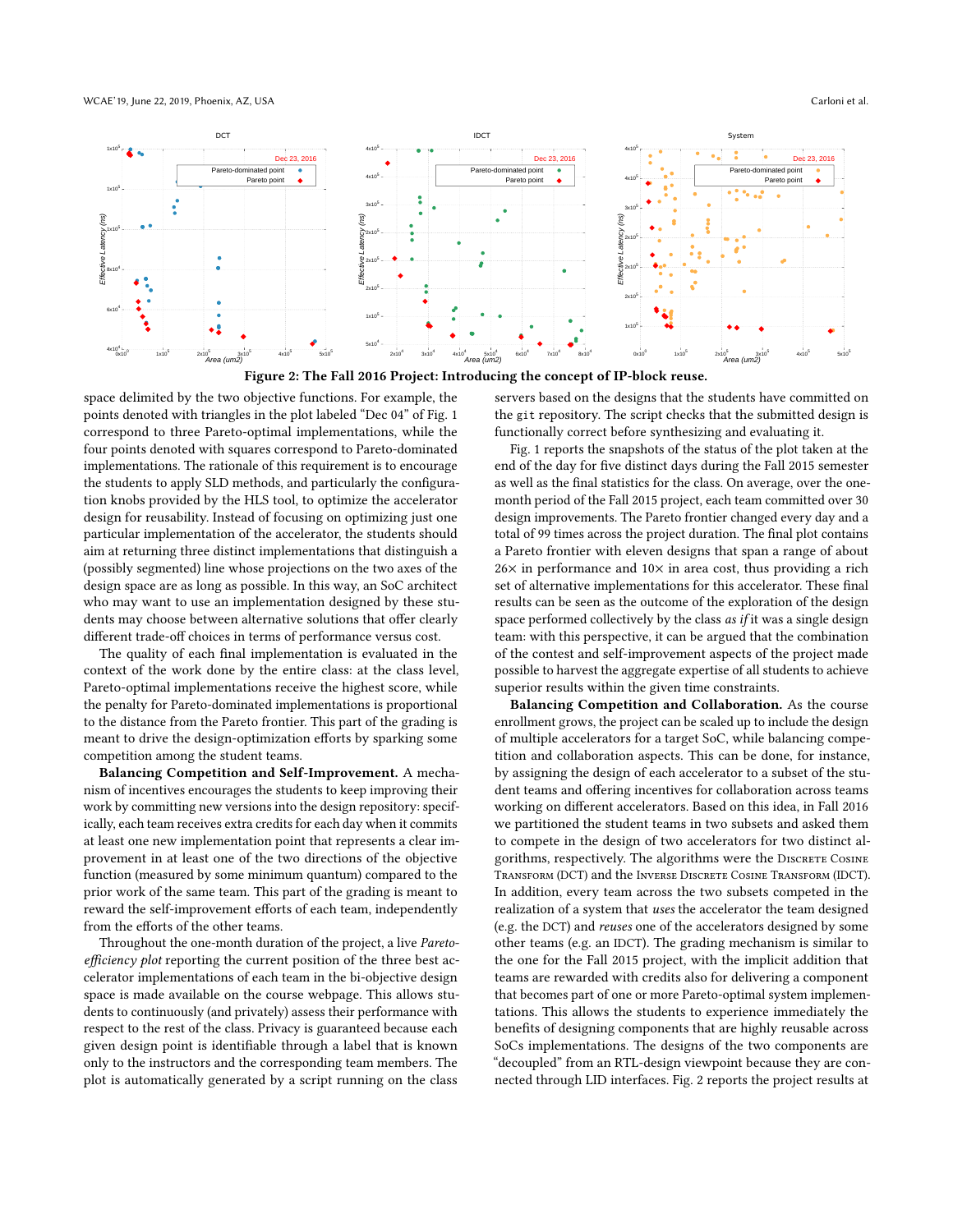Teaching Heterogeneous Computing with System-Level Design Methods WCAE'19, June 22, 2019, Phoenix, AZ, USA

<span id="page-6-0"></span>

Figure 3: The Fall 2017 Project: Competitive and collaborative system-level DSE of a CNN accelerator.

the end of the semester, i.e. the outcomes of the DSE for the two stand-alone components and for the system featuring both.

Scaling up the Project Complexity through an SLD Ecosystem. As the course infrastructure continues to progress each year, we are aiming at scaling up the complexity of the system project without increasing the workload for the student teams. In addition to providing students with the opportunity to design and evaluate directly a component in the context of a larger and more interesting system, scaling the project scope follows one of the recommendations emerged from the CCC Workshop Series on Extreme Scale Design Automation, i.e.: "As custom design is being displaced by more automated design styles, university courses should highlight abstractions (e.g., system-level design) needed to manage designs that far exceed those built at universities" [\[9\]](#page-7-54). In Fall 2017, we organized the project as a competitive and collaborative system-level DSE of an accelerator for the VGG16, a very deep convolutional neural network (CNN) for large-scale image recognition [\[64\]](#page-7-55). Fig. [3](#page-6-0) shows a high-level block diagram of this CNN, which consists of 6 stages: 5 stages are bundles of convolutional layers while the last stage is a group of fully connected layers. The layers are decoupled from an RTL-design viewpoint because they are connected through LID interfaces. Overall, the system can process data in a streaming fashion because it can work as a pipeline at the granularity of a layer: for example, while Layer 2 is working on the inference of a dog image, Layer 1 could be working on the image of a cat and Layer 3 on one of a monkey.

Each subset of student teams was asked to compete on the reusable design of a given stage of this CNN. As shown in Fig. [3,](#page-6-0) the result of this part of the contest is a component-level DSE for each stage, where the design space is defined by two objective functions: area occupation and effective latency. A grading mechanism that combined fixed deadlines and extra-credit incentives encouraged the students to make available their implementations as frequently as possible. In addition, every team across the team subsets was asked to realize and deliver three combinations of its stage designs with the designs for the other stages, which were made available by the other teams so that that they could be "licensed" in order to assemble a complete implementation of the overall CNN (i.e. the system). As shown in Fig. [3,](#page-6-0) the result of this part of the contest is a

system-level DSE for the whole CNN, where the design space is defined by three objective functions: area occupation, data-processing throughput, and accuracy of image recognition. In this way, a team working on one stage is competing with the other teams of the same stage in order to provide the best solutions for the teams working on the other stages, thereby enabling collaborative engineering across stages. The rationale is to create, in the class settings, a small-scale copy of an SLD ecosystem based on IP-block reuse [\[17\]](#page-7-19).

#### 7 RELATED WORK

Most of the existing courses on SoC design are based on the RTL abstraction. Examples include "Advanced VLSI Design" (ELEC 522) [\[2\]](#page-7-56) taught by J. Cavallaro and "Introduction to VLSI System Design" (ECE 425) [\[1\]](#page-7-57) taught by C. Coats and V. Kindratenko. These courses have some lectures on HLS, but overall SLD methods play a marginal role in them. Other courses on hardware design focus on specific application domains. For example, "Hardware/Software Co-Optimization for Machine Learning" (CSE599S) [\[5\]](#page-7-58), taught by L. Ceze and T. Moreau, is a course on designing systems optimized for machine learning by using GPUs and FPGAs. "Reconfigurable Logic - Technology, Architecture and Applications" (ECE 18-643) [\[7\]](#page-7-59), taught by J. Hoe, covers the fundamental concepts of hardware design at RTL, with an emphasis on FPGA prototyping and the use of domain-specific tools and languages like Spiral [\[58\]](#page-7-60).

Some courses are closer in concept to SoC Platforms, as they focus more on SLD methods. In "Complex Digital Systems" (6.375) [\[6\]](#page-7-61), Arvind teaches digital design with BlueSpec [\[28\]](#page-7-62), which can be seen as an alternative approach to HLS. For the project, students are grouped in teams and each team designs a different digital system. "High-Level Digital Design Automation" (ECE5775) [\[4\]](#page-7-63), taught by Z. Zhang, involves the design of hardware accelerators with HLS. The course teaches also the principles of CAD, HW/SW codesign, and SoC design. Students design their own accelerator and compete to obtain extra credits. "System-on-a-Chip Architecture" (ESE532) [\[3\]](#page-7-64), taught by A. DeHon, covers the design, programming and optimization of SoC architectures. It includes a project where students start from a given application, which needs to be accelerated, and develop an SoC targeting an FPGA platform that combines soft-core processors and accelerators. "System-on-Chip Design" (EE382M.20) [\[29\]](#page-7-65), taught by A. Gerstlauer, targets the design of highly-integrated SoCs. Similarly to our course, the main project requires the development of an accelerator starting from a high-level specification (C++) and targeting an FPGA platform. It involves also HW/SW co-design and DSE. With respect to all these courses, a distinguished difference of "SoC Platforms" is the major emphasis that we put on combining aspects of team competition, design reuse, and collaborative engineering in the course project.

#### 8 CONCLUSIONS

We presented the System-on-Chip Platform course that we have developed at Columbia over the past eight years to teach students the design and programming of heterogeneous components with system-level design methods. While we put particular emphasis on system-on-chip architectures for high-performance embedded applications, we believe that the course provides a broad foundation on the principles and practices of heterogeneous computing.